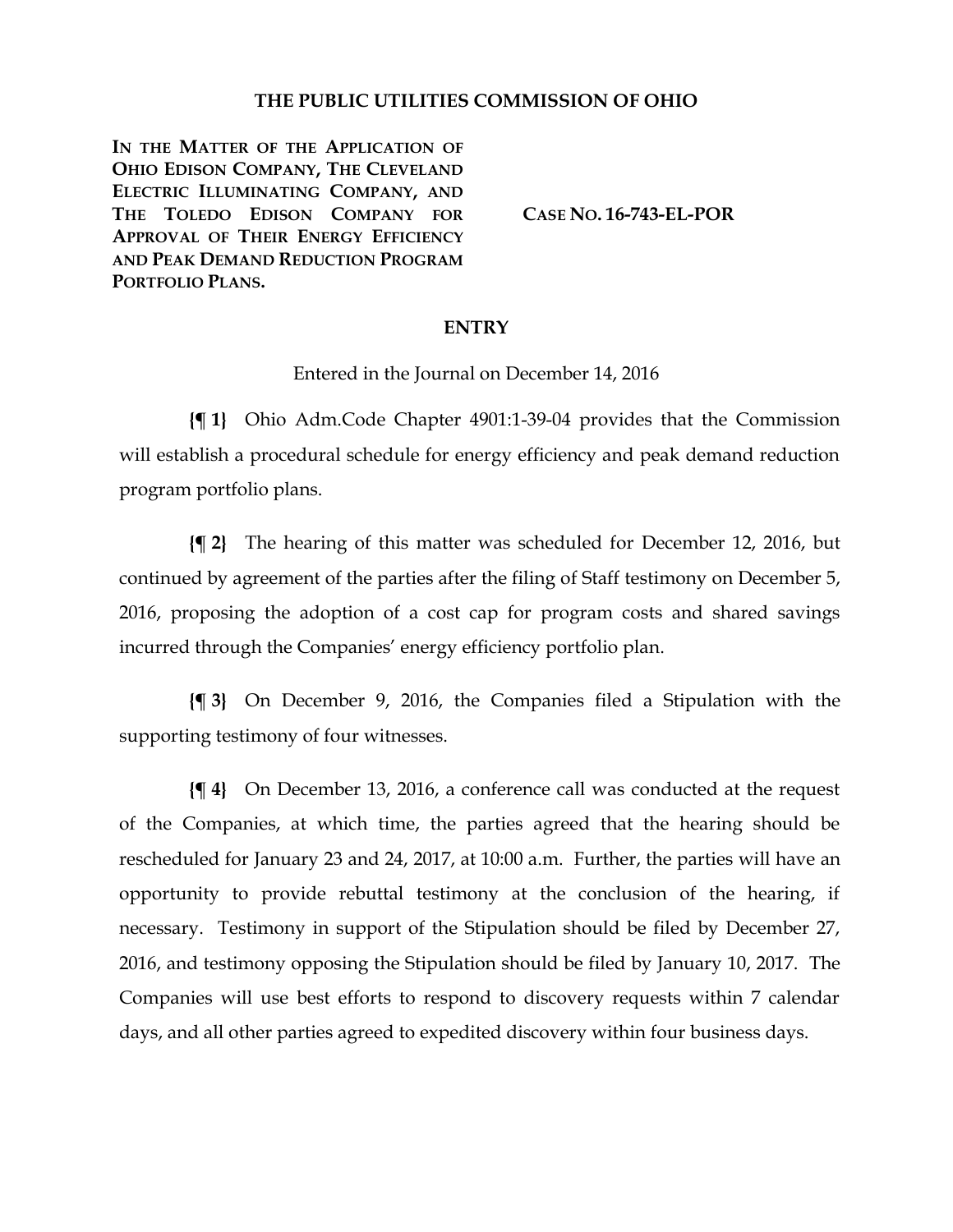**{¶ 5}** It is, therefore,

**{¶ 6}** ORDERED, That the hearing of this matter be continued to January 23, 2017, at 10:00 a.m., in the offices of the Commission, Hearing Room 11-D, 11th floor, 180 East Broad Street, Columbus, Ohio. It is, further,

**{¶ 7}** ORDERED, That the parties observe the procedural schedule set forth above. It is, further,

**{¶ 8}** ORDERED, That a copy of this Entry be served upon all parties of record.

## THE PUBLIC UTILITIES COMMISSION OF OHIO

*/s/ Richard M. Bulgrin*

By: Richard M. Bulgrin Attorney Examiner

JRJ/dah